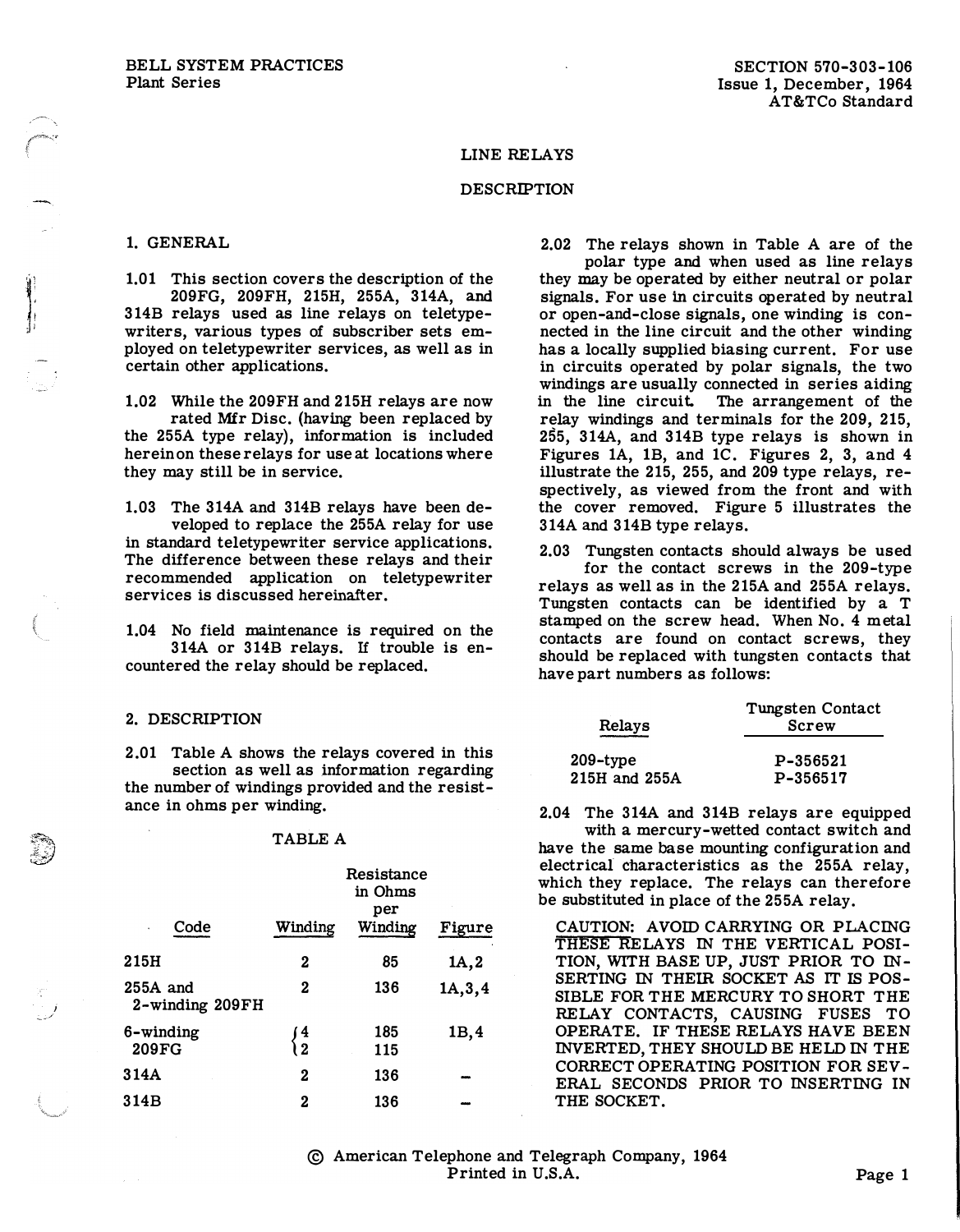

r

 $\bigcap$ 

(

If you have a second the second term in the second term in the second term in the second term in the second ter

 $\left($ 





### FIGURE IC (SEE NOTE 2) 314A RELAY

NO TES:

GENERAL: WINDING AND PIN TERMINAL ARRANGEMENTS AS VIEWED FROM THE REAR. (TERMINAL SIDE)

> PO TENTIALS OF POLARITIES INDIC ATED WILL OPERATE ARMATURES TO SPACING CONTACTS.

 $P-I$ 

INNER END OF RELAY WINDINGS INDICATED BY SEMI-**CIRCLES** 

- I. FOR 2-WINDING 209-TYPE RELAYS, TERMINALS 6 AND7 ARE THE INNER E NDS OF THE WINDINGS.
- 2. WITH THE EXCEPTION OF THE INTERNAL CONTACT PROTECTION NE TWORK ASSOCIATED WITH THE 314A RELAY, THIS RELAY AND THE 3148 RELAY ARE IDENTICAL.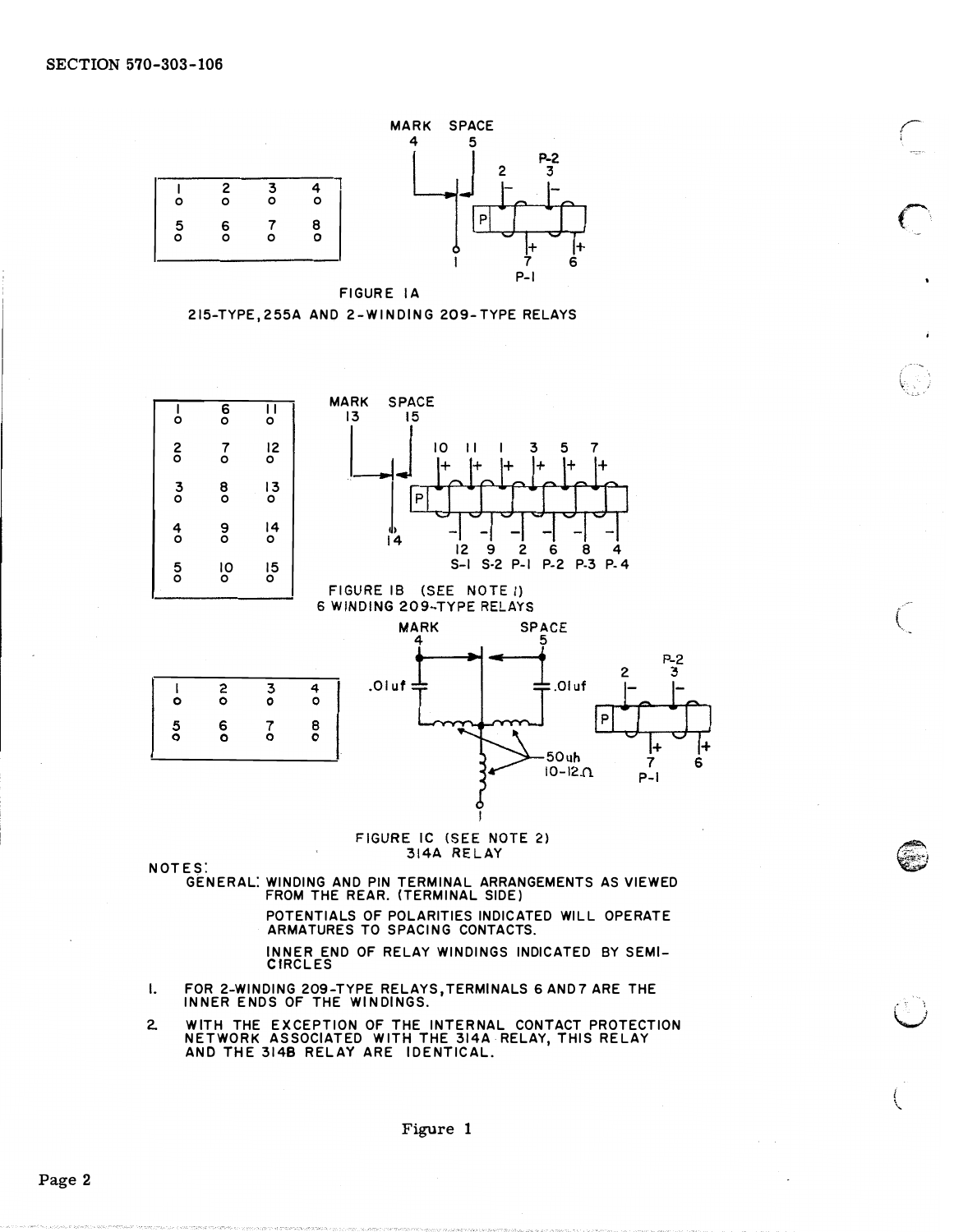

--"'-

 $\overline{\phantom{a}}$ 

---,

 $\bigcup$ 

Figure  $2 - 215$ -type Relay

 $\ddot{\phantom{a}}$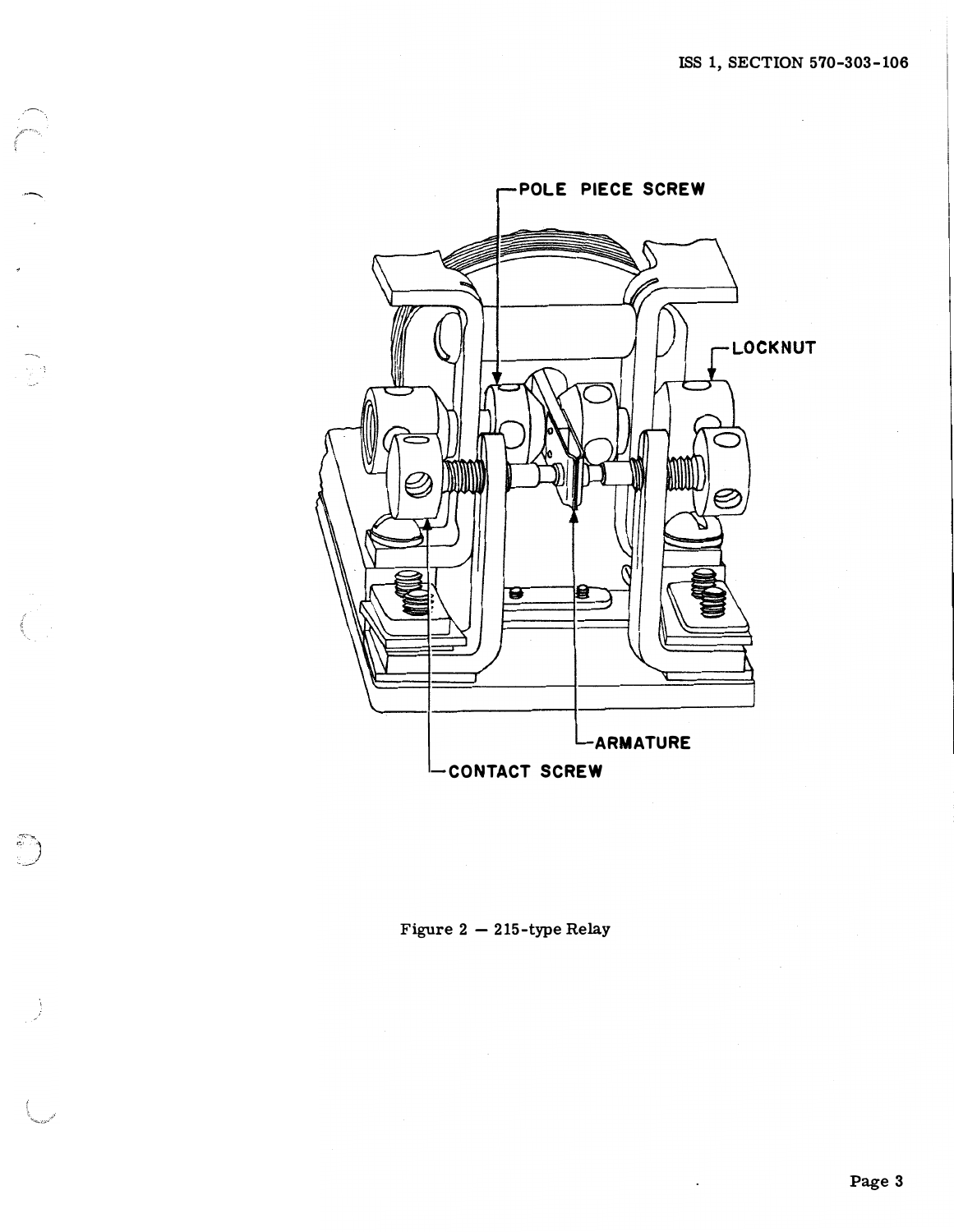

 $\curvearrowright$ 

 $\left($   $\right)$ ,

> . �

u

.<br>م

Figure  $3 - 255$ -type Relay

 $\sim$   $\sim$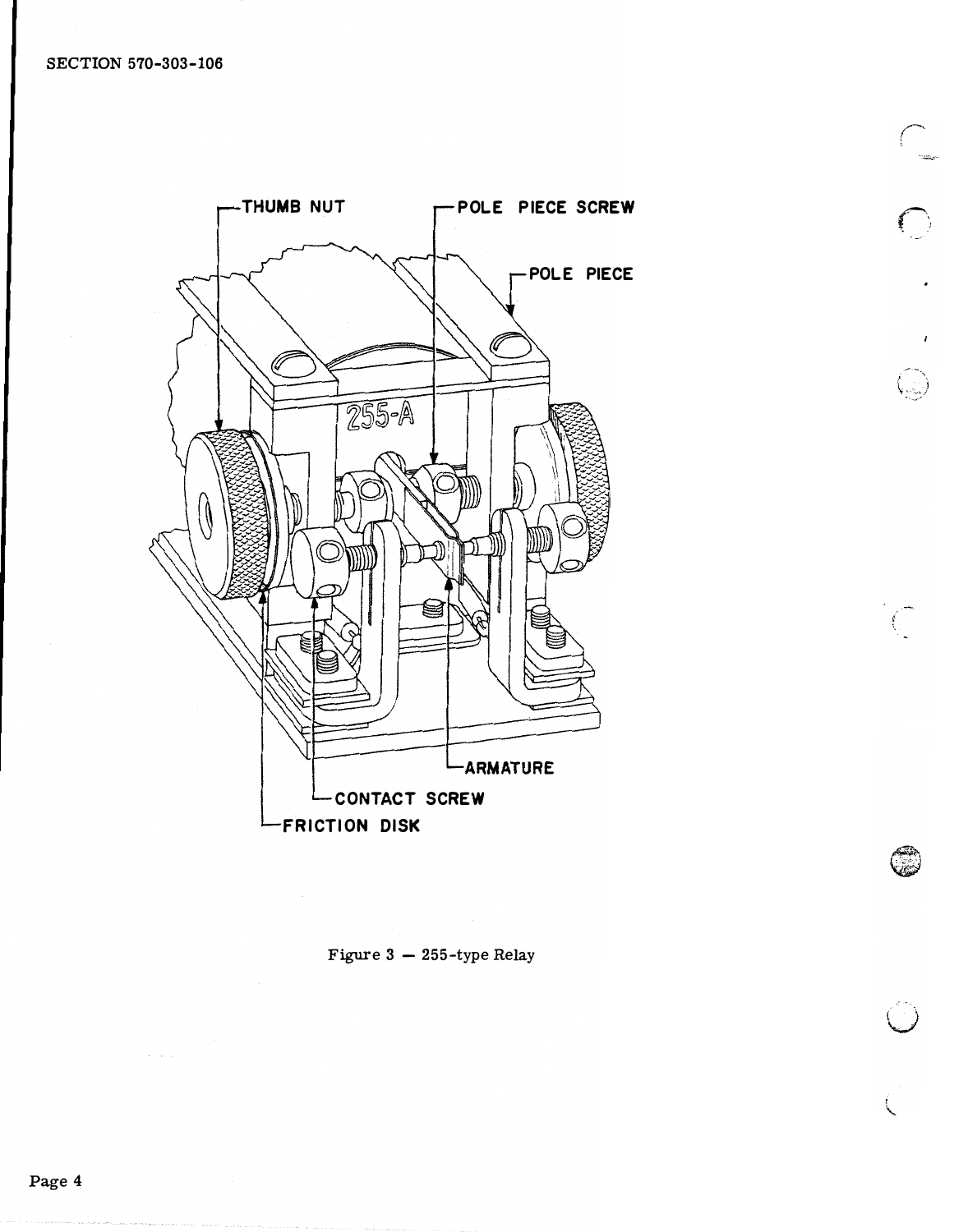

Figure  $4 - 209$ -type Relay

2.05 The overall dimensions of the 314A and 314B relays are approximately 4.9 inches

--

by 2.7 inches by 2.7 inches. The relays will mount on 2-3/4 inch vertical and horizontal centers, on 823-type or equivalent mounting plates, by means of an 18B connecting block. The relays consist of a double wound coil (136 ohms per winding), a 226D switch (nonbridging) assembled in a rectangular metal container and mounted on an insulated base. The 314A relay has an internal contact protection network while the 314B relay is not so equipped. The base provides eight plug-in terminals and four keyed plug-in mounting posts. The relays can be operated in a horizontal position with the orientation mark at the top, or in a vertical position with the base on the bottom.

2.06 The 314A relay has an armature travel time which is substantially shorter than the 255A relay which it replaces. In conjunction with 255A relays, wave shaping networks (commonly called spark suppression networks) are used in most equipment applications across the relay contacts. For neutral operation these networks should be removed in de telegraph repeaters when the 255A relays are replaced with the 314A type, as they overcompensate for the shorter armature travel time of the 314A relay and produce marking bias. Removal of the networks provides better transmission.

2.07 Bias does not occur when equipment is arranged for polar operation, as the armature travel time is equal for both markto-space and space-to-mark transitions. For polar operation the contact suppression networks (generally 0.05 uf and 1600 ohms) must be retained in the 13F1 and 1381 repeaters as the line noise suppression units (noise killers)